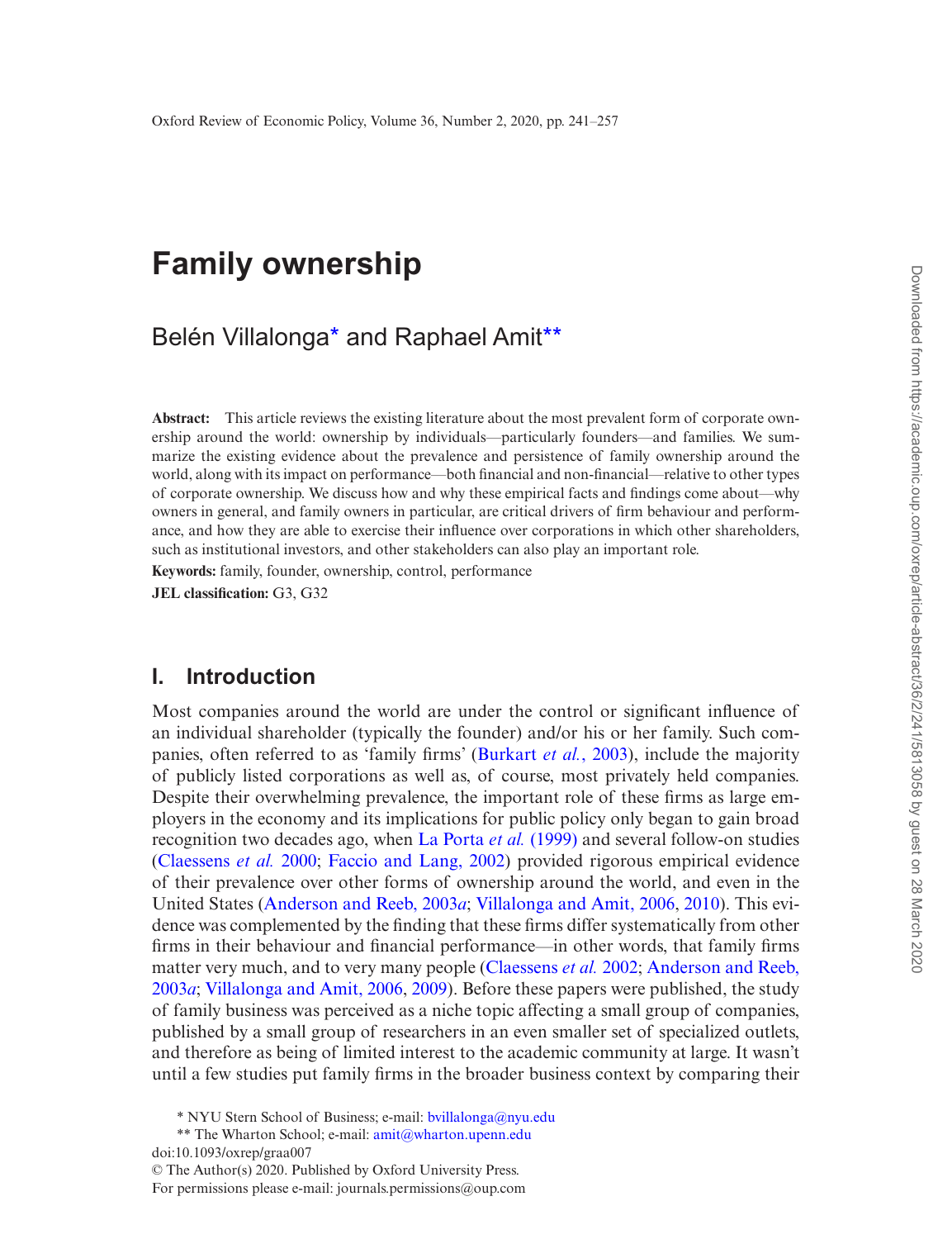prevalence and performance to non-family firms that top academic journals opened their doors to family business research, giving it the visibility it deserves.

Since then, however, family business has become one of the fastest growing areas of research within financial economics and management, and one of the most influential ones in terms of academic citations. For instance, ISI Web of Science shows that five out of the ten most cited papers over the past 25 years (on a per-year basis) in both the *Journal of Financial Economics* and the *Journal of Corporate Finance*, and four out of ten in the *Journal of Finance*, are on the subject of corporate ownership. [Anderson and](#page-13-2) [Reeb \(2003](#page-13-2)*a*) and [Villalonga and Amit \(2006\)](#page-16-0) are each the single most cited article over the past 20 years (again, on a per-year basis) in the *Journal of Finance* and the *Journal of Financial Economics*, respectively.

In this article, we review the academic literature that has played a critical role in the growth and recognition of family firms as a subject of scholarly study by comparing the prevalence, evolution, behaviour, and performance of family and non-family firms. Understanding the unique dimensions of family-owned firms and the important roles they play in the economies of different countries, serves as vital input to formulating public policy in such areas as wages, taxation, and more. We do not attempt to review the entire field of family business, in which empirical studies have often focused exclusively on family firms without a control group of non-family firms.

### **II. Prevalence of family ownership**

The question of how prevalent family ownership is around the world or in a given country is deceptively simple. Several factors make this question difficult to answer. First, no country to our knowledge keeps track in its census or other register of whether businesses are family owned or not. Second, there is no universal agreement about what constitutes a family firm and what does not—should first-generation (founder-owned) firms be included? Should firms owned by a sole individual (founder or other) be included? Should there be a minimum threshold of equity ownership, control, or the family's involvement in management? Should publicly listed firms be excluded? Third, most businesses are either privately held or owned indirectly through investment vehicles that are themselves privately held. Thus, it is typically very difficult, when not impossible, to determine who the ultimate owners of a firm are—let alone whether those owners are members of the same family by blood, marriage, or adoption.

<span id="page-1-0"></span>The third of these problems has become ever more salient in the United States over the past 20 years, during which, acording to World Bank data, $\frac{1}{2}$  $\frac{1}{2}$  $\frac{1}{2}$  the number of public corporations in the country has declined by almost a half—from over 8,000 in 1996 to close to 4,400 in 2018. [Franks and Mayer \(2017\)](#page-14-1) document a similar decline in the United Kingdom. [Doidge](#page-14-2) *et al.* (2017) find that 54 per cent of the decline in US public corporations is attributable to a reduction in the number of initial public offerings (IPOs), while the remaining 46 per cent is due to an increase in the number of delistings. The latter, in turn, have been driven by an increase in mergers and acquisitions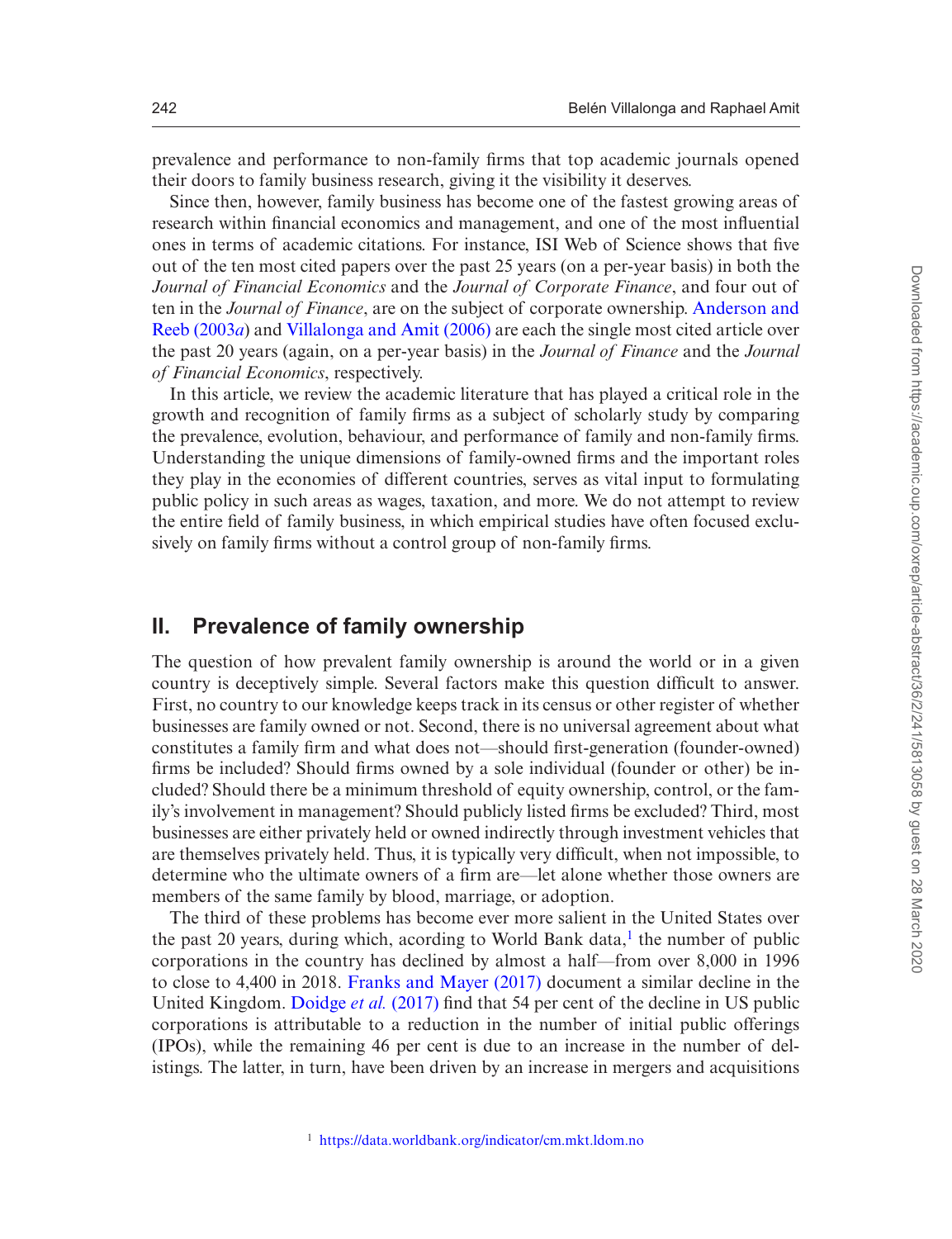(M&A) activity, with resulting increases in market concentration [\(Grullón](#page-15-1) *et al.*, 2019), combined with companies going private due to regulatory changes like Sarbanes–Oxley that have altered the cost–benefit analysis of being public vs private [\(Engel](#page-14-3) *et al.*, 2007). The rise of private equity as a major player in the market for corporate control ([Wruck,](#page-16-3) [2008;](#page-16-3) [Kaplan and Strömberg, 2009](#page-15-2); [Wood and Wright, 2009\)](#page-16-4) has served as an important catalyst for both trends.

It is therefore understandable why reliable estimates of the prevalence of family firms are not so prevalent themselves. [Amit and Villalonga \(2013\)](#page-13-4) review the empirical literature on this subject and find that the earliest such estimates were those provided for Fortune 500 firms by [Sheehan \(1967\)](#page-16-5) and [Burch \(1972\)](#page-13-5), who respectively report 30 and 42 per cent of the largest publicly listed firms as family firms. These numbers are based on a definition of a family firm as one where an affluent individual, or a family, or a group of families owns 4–5 per cent or more of the voting stock or has board representation[.2](#page-2-0) Burch also reported an additional 17 per cent in the 'possibly family owned category'.

Several later studies have added to the body of evidence about the prevalence of family ownership or control among large US corporations. [Shleifer and Vishny \(1986\)](#page-16-6) examine the identity of the largest shareholders in the 1980 Fortune 500 and find that 33 per cent of them are families represented on the boards of directors; an additional 22 per cent includes other corporations or family holding companies not represented on the board—i.e. possibly family owned as well. [McConaughy \(1994\)](#page-15-3) reports that 21 per cent of the companies on the Business Week 100 list have a direct descendant of the founding family as CEO, president, or chairman. [Jetha \(1993\)](#page-15-4) finds that 37 per cent of the 1992 Fortune 500 firms have a descendant of the founding family as a key officer, director, or owner.

In their seminal study of corporate ownership around the world, [La Porta](#page-15-0) *et al.* [\(1999\)](#page-15-0) examine the ownership and control structures of the 20 largest publicly traded firms in each of the 27 richest economies, as well as ten smaller firms in some of these countries. To establish who controls the firms, they look at the identities of the ultimate owners of capital and voting rights. They find that 30 per cent are controlled by families or individuals. For the smaller firms and using a less restrictive definition of control (a 10 per cent threshold as opposed to 20 per cent), the fraction of family-controlled firms in their sample rises to 53 per cent. [Claessens](#page-13-1) *et al.* (2000) examine 2,980 public corporations in nine East Asian countries and find that over two-thirds of the firms are controlled by families or individuals. [Faccio and Lang \(2002\)](#page-14-0) analyse the ultimate ownership and control of 5,232 public corporations in 13 Western European countries and find that 44 per cent of the firms are family-controlled.

<span id="page-2-0"></span><sup>&</sup>lt;sup>2</sup> A 5 per cent minimum ownership stake is often used in US data because it is the legal threshold over which beneficial owners have to report their stakes to the Securities and Exchange Commission. While this is a low threshold compared to those often used in studies of European family firms, in practice a 5 per cent or even lower stake can be sufficient for an owner to exert significant influence over the firm's strategy and governance if the rest of the shareholder base is sufficiently dispersed and disengaged, as is often the case in the United States. Moreover, as later studies have shown, the power of a 5 per cent stake is usually magnified through the use of control-enhancing mechanisms such as dual-class stock, pyramids, or disproportionate board representation ([La Porta](#page-15-0) *et al.*, 1999; [Villalonga and Amit, 2009](#page-16-2)).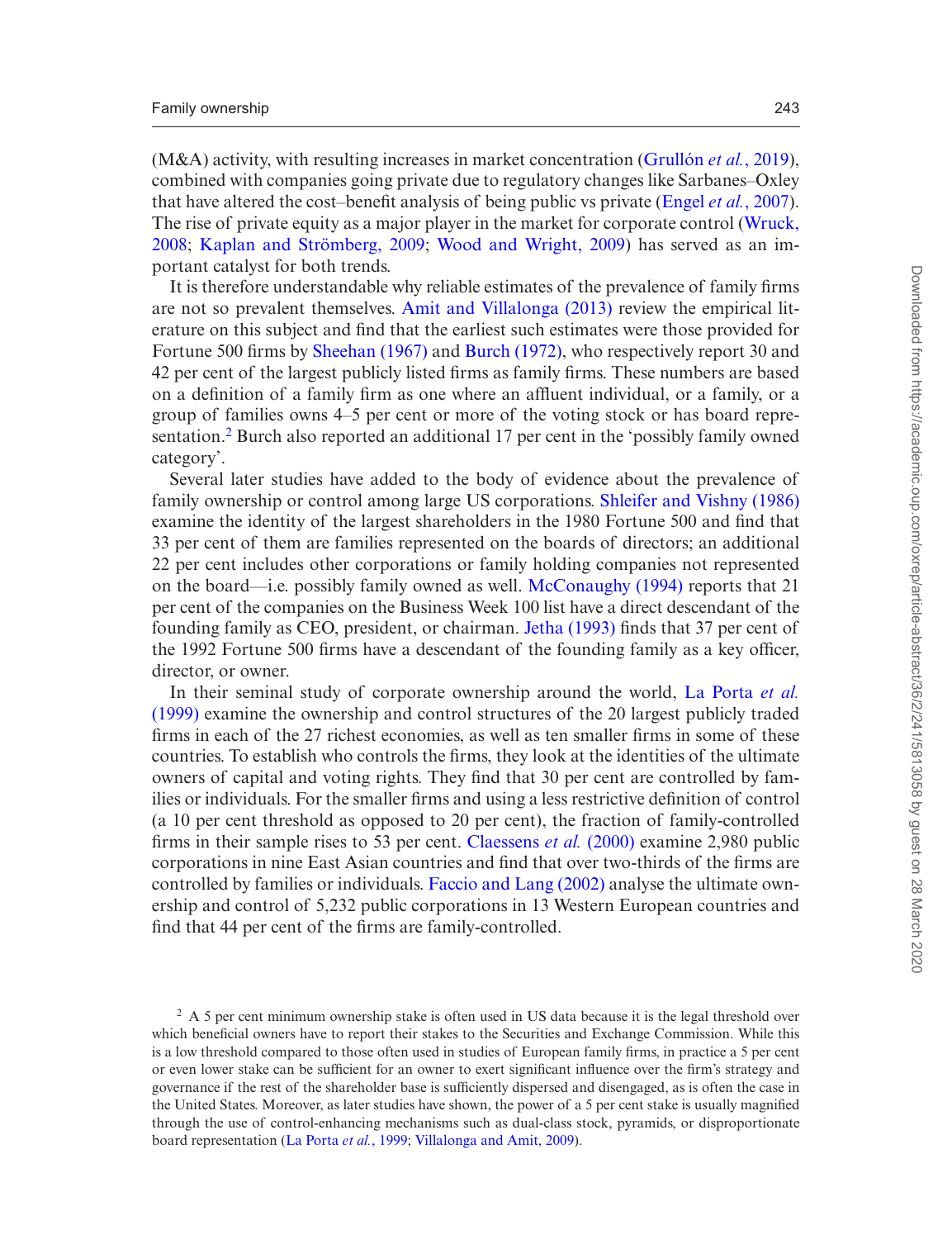[Anderson and Reeb \(2003](#page-13-2)*a*) find that founders or their families are key officers, directors, or owners in one-third of the S&P 500 corporations during 1992 to 1999. Closer to Anderson and Reeb's estimate, [Villalonga and Amit \(2006\)](#page-16-0) find that 37 per cent of the Fortune 500 firms between 1994 and 2000 have founders or their families as key officers, directors, or owners. [Villalonga and Amit \(2006\)](#page-16-0) also find that these estimates are highly sensitive to the definition used; they show that the percentage of family firms in their sample goes down to 7 per cent when using the most restrictive of the nine different definitions they consider. These range from a very liberal definition of a family firm in which one or more family members are officers/directors/ block holders, to a very conservative definition that considers a family firm to be one in which the family is the largest vote holder, owns at least 20 per cent of the equity of the firm, has at least one family officer and at least one family director, and is in the second generation or later. [Villalonga and Amit \(2010\)](#page-16-1) assemble a random sample of public US firms (including not just the largest in the economy as before) and find that, using the same liberal definition of a family business as [Anderson and Reeb \(2003](#page-13-2)*a*) and [Villalonga and Amit's \(2006\)](#page-16-0) primary definition, 55 per cent of the sample are family businesses. If non-founding families are also counted in, the percentage rises to 71 per cent.

Using a sample of more than 40,000 publicly listed firms from 127 countries over 2004–12—by far the most comprehensive one used to date for the study of corporate ownership and control around the world, [Aminadav and Papaioannou \(2016\)](#page-13-6) find that 15.2 per cent of firms are controlled by an individual or family whose identity they can trace. For an additional 14.6 per cent, the ultimate controlling shareholder is a privately held firm that 'almost certainly' is owned by a family or individual whose identity they are unable to trace, which brings the percentage of family firms to a more realistic estimate of 30 per cent. It is worth noting that family-controlled companies in their study are deemed as such using a Shapley–Shubik algorithm that is more demanding than the 'weakest link in the control chain' approach (with a 10 or 20 per cent threshold) pioneered by [La Porta](#page-15-0) *et al.* (1999). In fact, most of the 56 per cent of firms that they classify as widely held using this algorithm (47 per cent of the whole sample) have a blockholder who owns 5 per cent or more of the company stock, which in many economies gives such shareholders a significant influence over the company, if not outright control. Widely held firms without such blockholders are only 9 per cent of the sample.

There have been many more studies reporting on the prevalence of family businesses in individual countries, but those reviewed here remain the most comprehensive within their respective geographic areas of focus. [Table 1](#page-4-0) shows how the prevalence of family firms compares to that of firms controlled by the state and to widely held firms, according to some of the same studies cited above.

The findings of these studies confirm that family ownership is the dominant form of corporate ownership of public corporations around the world. A comparison across studies also suggests that, as can be expected, family ownership is significantly more prevalent among smaller firms, and suggests that these percentages would be even higher if private firms were considered. Indeed, in one of the very few studies that cover private as well as public companies, [Franks](#page-14-4) *et al.* (2012) analyse the largest 1,000 firms in each of four European countries (the United Kingdom, Germany, France, and Italy)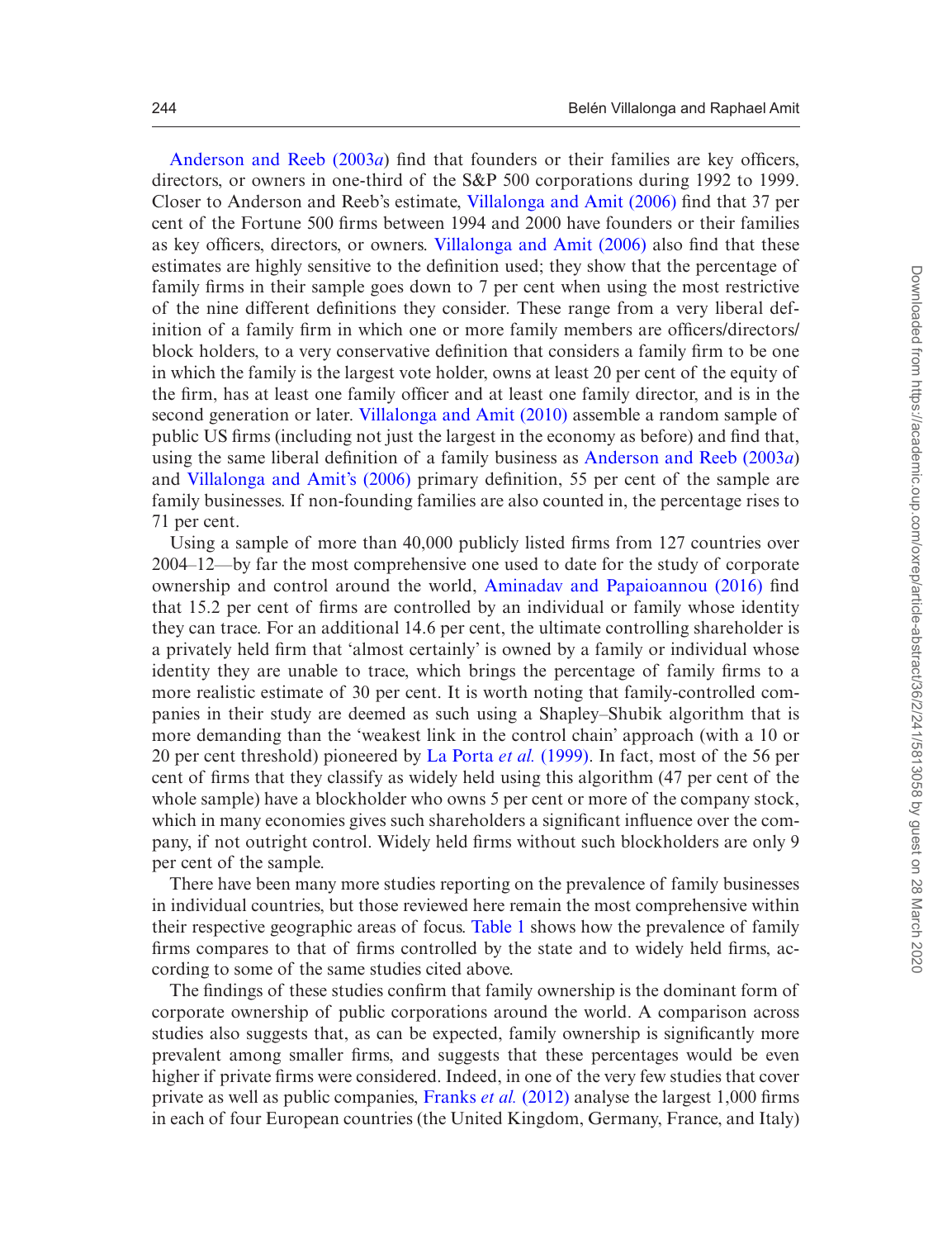| Study                                           | Sample/control definition                                    | <b>Individuals</b><br>and families (%) | <b>Founders Families State</b><br>$(\% )$ | $(\% )$ | $(\% )$ | Widely<br>held<br>$(\% )$ |
|-------------------------------------------------|--------------------------------------------------------------|----------------------------------------|-------------------------------------------|---------|---------|---------------------------|
| La Porta et al.                                 | 20 largest firms in 27 countries:                            |                                        |                                           |         |         |                           |
| (1999)                                          | 20% min control cut-off                                      | 30                                     |                                           |         | 18      | 46                        |
|                                                 | 10% min control cut-off<br>10 smaller firms in 27 countries: | 35                                     |                                           |         | 20      | 36                        |
|                                                 | 20% min control cut-off                                      | 45                                     |                                           |         | 15      | 32                        |
|                                                 | 10% min control cut-off                                      | 53                                     |                                           |         | 17      | 20                        |
| Claessens et al.<br>(2000)                      | 2,980 firms, 9 East Asian countries:                         |                                        |                                           |         |         |                           |
|                                                 | 20% min control cut-off                                      | 37                                     |                                           |         | 5       | 58                        |
|                                                 | 10% min control cut-off                                      | 41                                     |                                           |         | 6       | 53                        |
|                                                 | 1,740 firms ex-Japan                                         | 61                                     |                                           |         | 9       | 30                        |
| <b>Faccio and Lang</b><br>(2002)                | (20% min control cut-off)                                    |                                        |                                           |         |         |                           |
|                                                 | 5,232 firms, 13 Europe countries                             | 44                                     |                                           |         | 4       | 45                        |
|                                                 | 3,279 firms in 12 countries ex-UK                            | 56                                     |                                           |         | 6       | 28                        |
| Anderson and Reeb S&P500 firms<br>(2003a)       |                                                              | 33                                     |                                           |         |         |                           |
| Villalonga and Amit Fortune 500 firms<br>(2006) |                                                              | 37                                     | 18                                        | 19      |         |                           |
| Villalonga and Amit 2,100 US firms<br>(2009)    |                                                              | 55                                     | 40                                        | 15      |         |                           |
| Aminaday and<br>Papaioannou<br>(2016)           | 28,643 firms, 85 countries                                   | 46                                     |                                           |         | 0.1     | 17                        |

<span id="page-4-0"></span>**Table 1:** Prevalence of family ownership as compared to other ownership types

and find that family firms represent 30 per cent of all public firms in their aggregate (4,000-firm) sample, but 41 per cent of private firms.

Unfortunately, there is no equally reliable evidence about the prevalence of family businesses among private firms in other parts of the world. For the United States, the closest is [Shanker and Astrachan's \(1996\)](#page-16-7) study, which estimates the importance of family businesses in the US economy based on the legal form of organization of business taxpayers. They conclude that, using a broad definition of family business which, similar to the one used most widely for public corporations, calls for family involvement in either ownership or management, 100 per cent of all sole proprietorships and about 60 per cent of all partnerships and private corporations can be deemed family businesses. Aggregating across all businesses in the economy, the resulting estimate is that 92 per cent of all US businesses can be considered family businesses. [Astrachan and Shanker \(2003\)](#page-13-7) provide an updated figure of 89 per cent based on year 2000 data. Outside of the United States, the empirical evidence about the prevalence of family businesses remains limited to public company data, with the exception of a few isolated countries such as Denmark for which there is evidence from private companies as well [\(Bennedsen](#page-13-8) *et al.*, 2007).

Among the studies of corporate ownership reviewed above, those that have analysed multiple countries find significant variation in the prevalence of family ownership and control across countries, even when holding constant the definition of family firm and the criteria for inclusion in the sample (e.g. size), which are obvious sources of variation in results across studies. For instance, [Claessens](#page-13-1) *et al.* (2000) find that the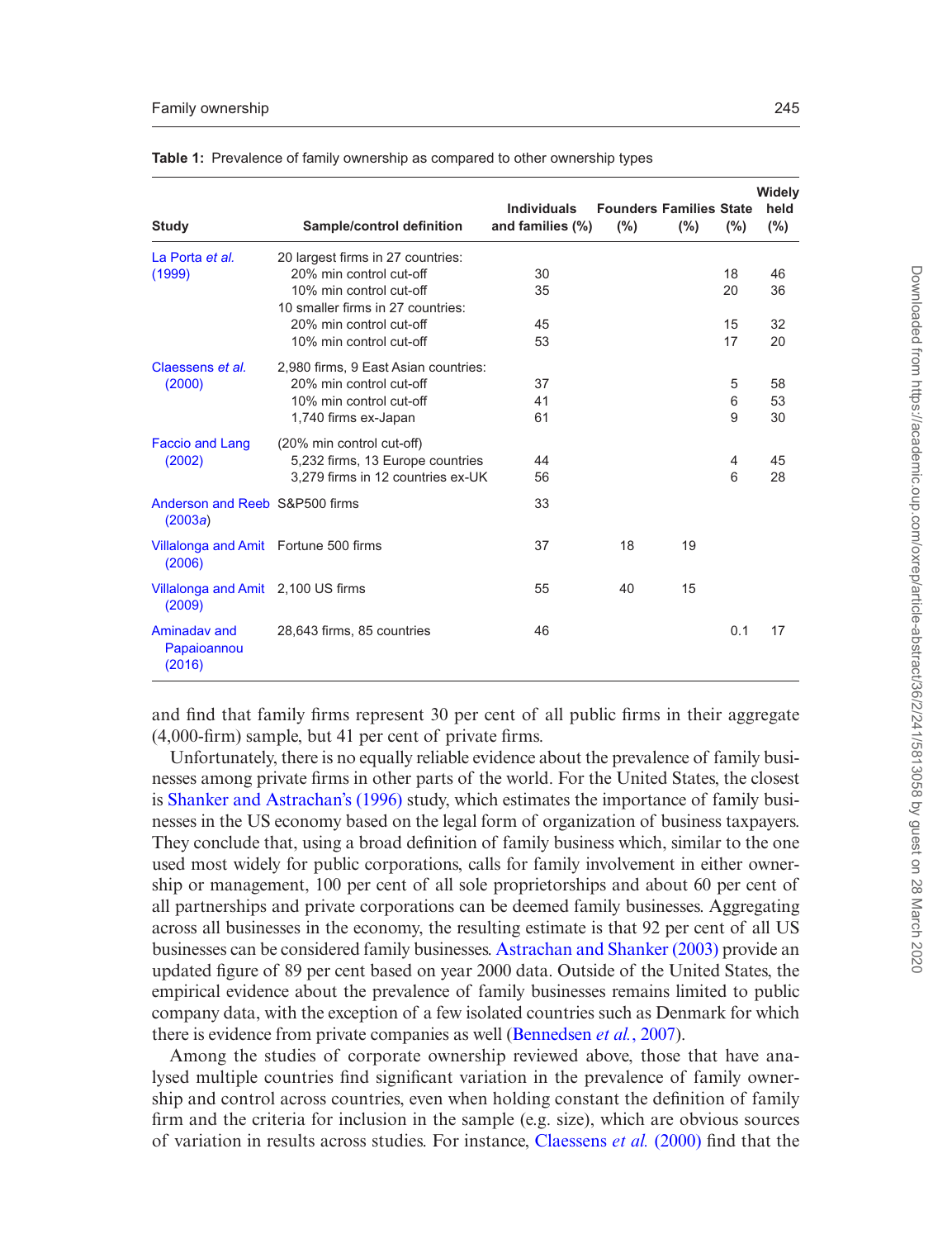prevalence of family ownership across East Asian countries ranges between a minimum of about 45 per cent in the Philippines and Taiwan and a maximum of about 70 per cent in Indonesia, Malaysia, Hong Kong, and Thailand. [Faccio and Lang \(2002\)](#page-14-0) find that family ownership in Western Europe ranges between the minimum of 23 per cent in the United Kingdom and the maximum of about 60 per cent in France, Germany, Portugal, and Italy.

The differences observed are consistent with the view that countries' legal origins play an important role: ownership concentration in general, and in the hands of families in particular, is considerably higher in French civil-law (and, to a lesser extent, in German civil-law) countries where shareholder protection appears weaker than in common-law countries such as the United States or the United Kingdom ([La Porta](#page-15-0) *et al.*[, 1999](#page-15-0); [Aminadav and Papaioannou, 2016](#page-13-6)).

There is also significant variation in the prevalence of family firms across industries, as documented for instance by [Anderson and Reeb \(2003](#page-13-2)*a*) and [Villalonga and Amit](#page-16-0) [\(2006\)](#page-16-0). [Villalonga and Amit \(2010\)](#page-16-1) examine the drivers of this variation and find that family ownership is higher in industries in which the minimum efficient scale is small, the need to monitor employees is high, investment horizons are long, and dual-class stock is prevalent. Indeed, while dual-class stock has been traditionally portrayed in the finance literature as evidence of the traditional agency problem between owners and managers, [DeAngelo and DeAngelo \(1985\),](#page-14-5) [Nenova \(2001\)](#page-15-5), and [Villalonga and](#page-16-2) [Amit \(2009\)](#page-16-2) show that it is founders and their families, and not managers, who typically put in place and hold most of the super-voting shares in firms with dual-class structures.<sup>[3](#page-5-0)</sup>

These drivers of variation in the prevalence of family ownership across industries are often interrelated: in industries in which the minimum efficient scale is large, dual-class stock allows families to retain control of their firms even as their ownership stakes are diluted in order to raise the additional capital needed to finance necessary growth. Likewise, dual-class stock can protect families and the minority shareholders who invest with them from the short-termistic pressures of the stock market.

#### **III. Persistence of family ownership**

A number of studies of family ownership, including several of those reviewed above (e.g. [Villalonga and Amit, 2006;](#page-16-0) [Aminadav and Papaioannou, 2016](#page-13-6)), have used panel data samples covering a large number of firms over a period of time that typically ranges between 7 and 10 years. These studies find that the percentage of family firms in their samples does not change much over time, which suggests that family ownership is remarkably persistent. There are two caveats to this conclusion, however. First, a handful of studies has examined the evolution of family ownership within countries over much longer periods of time (i.e. multiple decades or even a century)

<span id="page-5-0"></span><sup>&</sup>lt;sup>3</sup> Dual-class stock structures consist of two or more classes of common stock with different voting rights, e.g. one voting and another non-voting, or one with one vote per share and another with ten votes per share.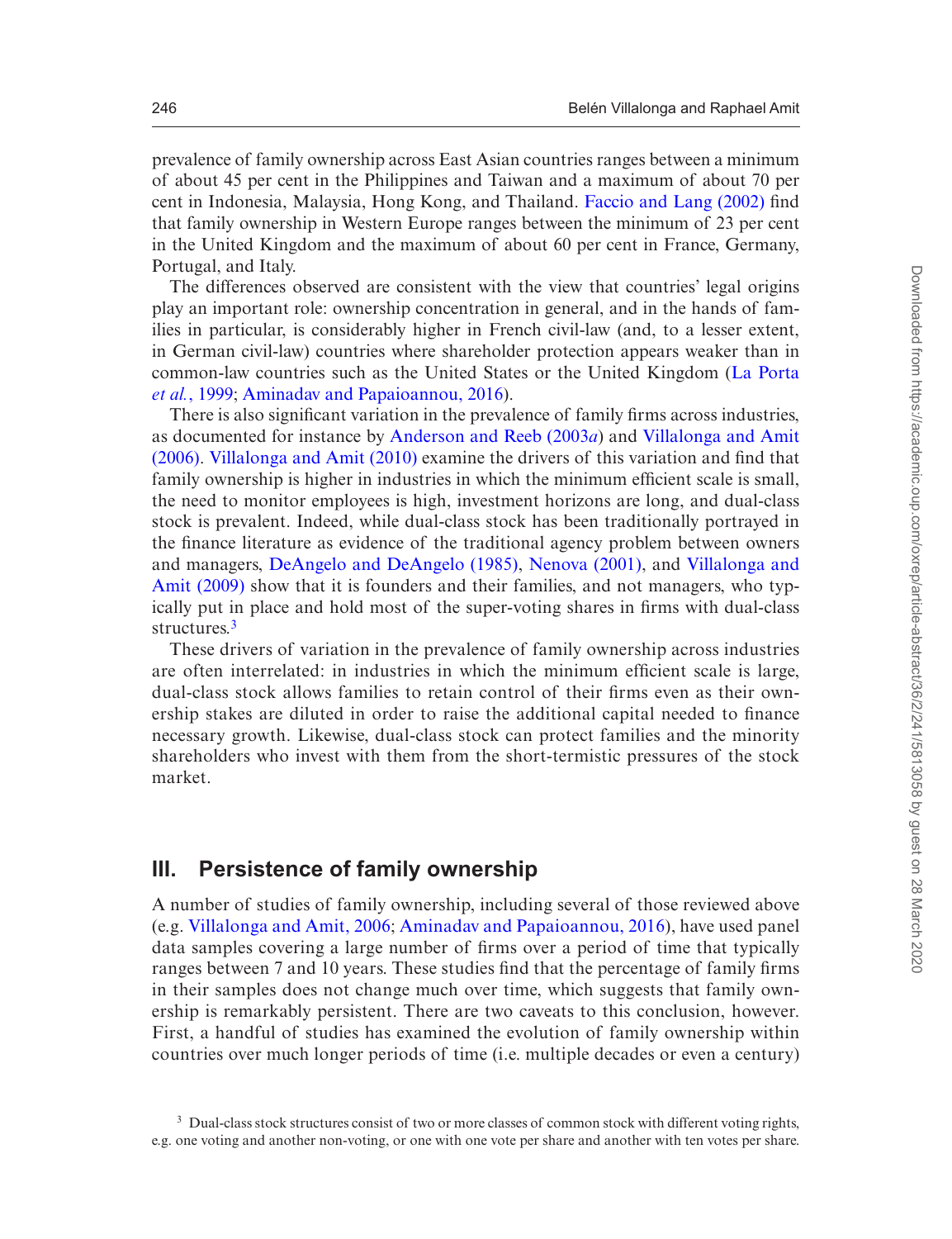and found that the apparent stability holds for certain countries such as Germany ([Franks](#page-14-6) *et al.*, 2006) or Japan ([Franks](#page-14-7) *et al.*, 2014), but not for others such as the United Kingdom ([Franks](#page-14-8) *et al.*, 2005). [Franks](#page-14-4) *et al.* (2012) examine the dilution of families' ownership stakes within firms and find that, as firms mature, family ownership gets more dispersed in the United Kingdom, whereas in Germany, France, and Italy, family control increases with firm age. They also examine a cross-section of over 27,000 firms from 27 European countries and conclude that the persistence of family ownership is contingent on the degree of investor protection. In countries where investor protection is high and, as a result, capital markets are more liquid, family firms evolve into widely held companies as they age, whereas in countries where investor protection is weak, family ownership is very persistent over time. These findings are consistent with those of [Foley and Greenwood \(2010\)](#page-14-9) about the diffusion of insider ownership after a firm's IPO in a sample of 2,700 firms in 34 countries over the period 1995−2006.

The second caveat to interpreting the evidence from panel studies of family firms' prevalence as evidence of the persistence of family ownership over time, arises from the fact that in any of these samples there is considerable turnover from year to year. Namely, new firms enter the sample every year for a variety of reasons (depending on how each sample is constructed), such as having gone public, having joined a given group like the Fortune 500 or S&P500, or having reached a certain size threshold (e.g. the largest 1,000), at the same time that there is significant attrition in the group of firms included at the beginning of the sample period. It is not clear from these studies whether the turnover and attrition are greater for family firms or for non-family firms.

In fact, the more general issue of family firms' survival remains elusive. Of the 114 academic studies of family business succession reviewed by [Stamm and Lubinski](#page-16-8) [\(2011\)](#page-16-8), 28 mention the 'empirical fact' that only 30 per cent of family businesses survive into the second generation and less than 10–15 per cent make it to the third generation. References to these same statistics outside academic studies count themselves in the thousands. However, Stamm and Lubinski find that none of the studies they review substantiates these statistics with its own empirical analysis. Moreover, they trace the listed references (when any) for the alleged survival rate of family businesses and find that they are only supported by one empirical study—John [Ward's \(1987\)](#page-16-9) analysis of 200 regionally focused manufacturing companies.

## **IV. What explains the prevalence and persistence of family ownership?**

A number of explanations have been offered regarding the prevalence of family ownership around the world and its overall persistence over time. Some of these also help explain the observed heterogeneity across countries and industries. [Villalonga and Amit](#page-16-1) [\(2010\)](#page-16-1) classify existing economic explanations into two broad categories: 'competitive advantage' and 'private benefits of control'. The key difference between the two is the group of shareholders for whom value is maximized. Under the competitive advantage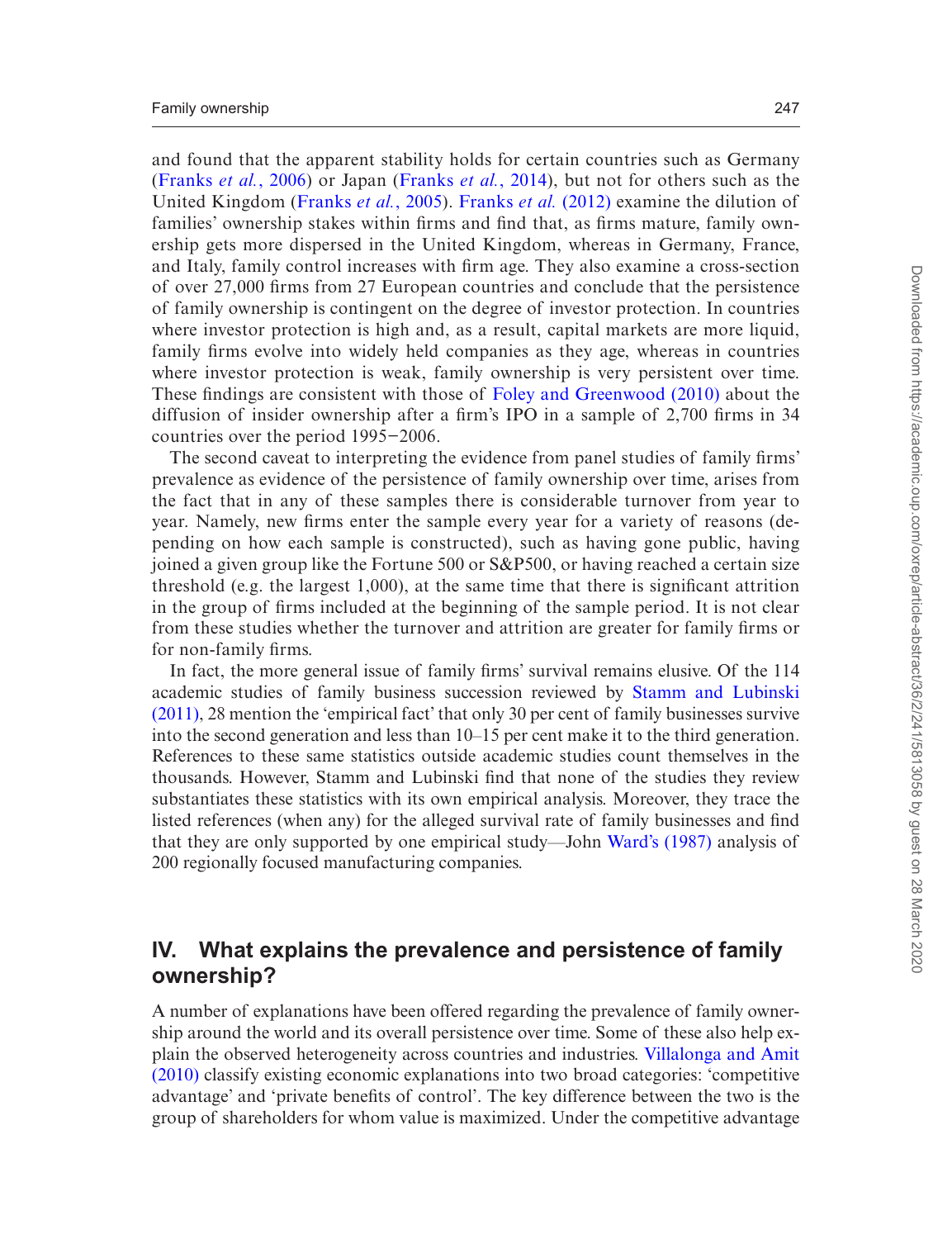hypothesis, family ownership is prevalent because (or whenever) value is maximized for both family and non-family shareholders ([Bertrand and Schoar, 2006\)](#page-13-9). Under the private benefits of control hypothesis, family ownership is prevalent because (or whenever) value is maximized for the family, which expropriates non-family investors ([Burkart](#page-13-0) *et al.*[, 2003](#page-13-0)).

One theory within the competitive advantage group is that family ownership reduces the classic agency problem between owners and managers by providing owners with better incentives and ability to monitor managers, or even eliminating the problem altogether by uniting ownership and management in the same individual ([Burkart](#page-13-0) *et al.*, [2003;](#page-13-0) [Villalonga and Amit, 2006](#page-16-0)). A second explanation within this group is that family ownership serves as a substitute for weak legal structures, since trust between family members can be a substitute for missing governance and contractual enforcement ([Bertrand and Schoar, 2006\)](#page-13-9). A third explanation, related to but distinct from the previous one, is suggested by [Khanna and Palepu's \(2000\)](#page-15-6) arguments about diversified business groups in emerging markets (which are usually family-controlled): when the institutions that contribute to the efficiency of input and output markets are underdeveloped, family firms and business groups can act as substitute markets for capital and labour and thus contribute to mitigate market failures caused by agency and information problems. Families can also add value to their firms in product markets, through their business and political connections or reputation. A fourth explanation is that families provide their firms with a long-term orientation and 'patient capital' that allows them to undertake investments from which, in the long run, all shareholders (and other stakeholders) will benefit.

Within the private benefits of control group of theories, the leading one in the financial economics literature is again an agency explanation: that families have different objectives from those of other shareholders and use their controlling position to expropriate smaller, minority shareholders ([Burkart](#page-13-0) *et al.*, 2003; [Villalonga](#page-16-0) [and Amit, 2006\)](#page-16-0). Included among such private benefits are the appointment of an undeserving family member as CEO, whose actions may translate into lower adoption of best practices ([Lemos and Scur, 2019\)](#page-15-7) and/or lower performance for the firm as a whole ([Bennedsen](#page-13-8) *et al.*, 2007). The leading theory of family ownership in the management field, which is that families seek to maximize their 'socioemotional wealth' rather than their financial wealth ([Gómez–Mejía](#page-14-10) *et al*., 2007, [2010](#page-14-11), [2011\)](#page-14-12), also falls within this category so long as the family is accompanied by non-family shareholders (as is the case in publicly listed firms) whose objectives differ from the family's.

Perhaps the most direct form of private benefits appropriation is 'tunnelling' profits within business groups—from companies in which the controlling families have lower cash-flow rights, to those in which they have higher cash-flow rights ([Johnson](#page-15-8) *et al.*[, 2000](#page-15-8)), as has been shown to happen in India ([Bertrand](#page-13-10) *et al.*, 2002), or Thailand ([Bertrand](#page-13-11) *et al.*, 2008). On the other hand, this practice is often combined with its flip side—families using their private funds to 'prop up' financially troubled firms ([Friedman](#page-14-13) *et al.*, 2003). This combination suggests a 'competitive advantage' view of family ownership, with family firms exhibiting higher performance than non-family firms during industry or economic downturns and greater performance stability over time, as documented by [Villalonga and Amit \(2010\).](#page-16-1)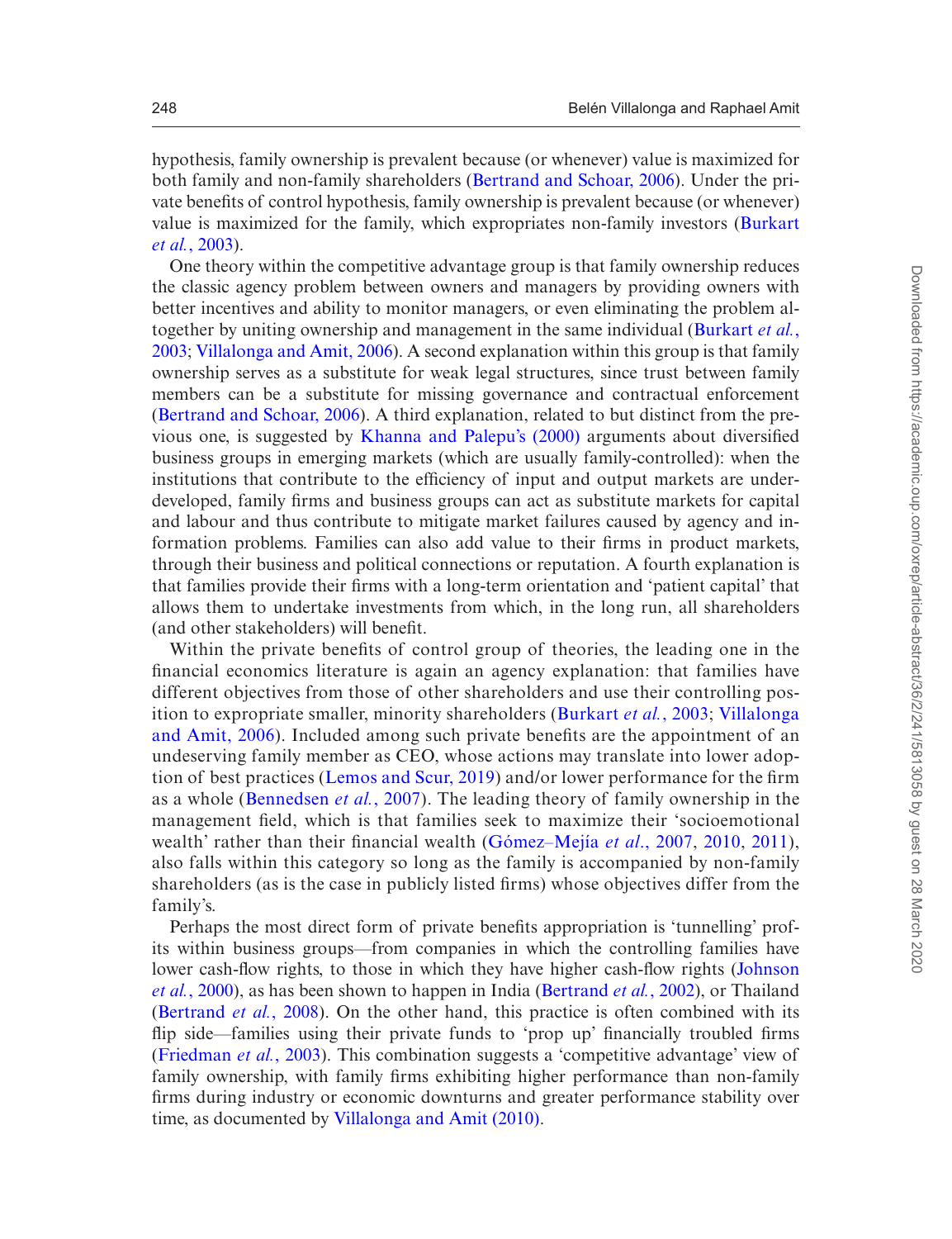In addition, family firms have been shown to be more stable employers. Using French data, [Sraer and Thesmar \(2007\)](#page-16-10) and [Bassanini](#page-13-12) *et al.* (2013) show that family firms pay lower wages (to comparable workers) but exhibit lower dismissal rates, suggesting an implicit contract between employers and employees in which the long horizons of family firms allow them to commit to long-term labour contracts.

Several of these theories and evidence are consistent with the differences in the prevalence and persistence of family ownership observed across countries. For instance, the legal investor protection substitute and the internal markets explanations are both consistent with the evidence in [La Porta](#page-15-0) *et al.* (1999) and [Aminadav and Papaioannou](#page-13-6) [\(2016\)](#page-13-6) that family firms are more prevalent in less developed markets.

[Villalonga and Amit \(2010\)](#page-16-1) examine what explains family control of firms and industries and find that the explanation is largely contingent on the identity of families and individual blockholders. Founders and their families are more likely to retain control when doing so gives the firm a competitive advantage, thereby benefiting all shareholders. In contrast, non-founding families and individual blockholders are more likely to acquire and retain control when they can appropriate private benefits of control.

In addition to the two groups of economic explanations to the prevalence and persistence of family ownership, a non-economic explanation has been proposed: that it is the outcome of cultural norms, such as family values or trust, that are deeply embedded in social and economic behaviours in each country ([Weber, 1904](#page-16-11); [Banfield,](#page-13-13) [1958;](#page-13-13) [Fukuyama, 1995](#page-14-14)). Some macroeconomic evidence is consistent with this view: [Morck](#page-15-9) *et al.* (2000) show that countries in which inherited wealth is large relative to their gross domestic product (GDP) have slower growth than similarly developed countries where entrepreneurs' self-made wealth is large relative to GDP. [Bertrand](#page-13-9) [and Schoar \(2006\)](#page-13-9) show that countries with stronger family values, such as children's obedience to parents or parental duties to their children, have lower economic performance in terms of GDP *per capita*. As they acknowledge, however, family values may be the consequence rather than the cause of economic development. [Iacovone](#page-15-10) *et al.* [\(2019\)](#page-15-10) use variation in trust across different European regions as a proxy for varying strength of contractual institutions, and find that the propensity of firms to be family managed is related to trust, which they interpret as supporting their theoretical model's prediction that better contractual institutions decrease the probability of being family-managed.

However, because economic and institutional development are highly correlated, it is difficult to separate the cultural explanation from the central tenet, common to most of the economic explanations, that the variation in the prevalence and performance of family firms across countries results from differences in institutional and market development.

Amit *et al.* [\(2015\)](#page-13-14) use Chinese data to investigate the role played by institutional development in the prevalence and performance of firms that are owned and/or managed by entrepreneurs or their families, while controlling for the potential effect of cultural norms—since the country combines great heterogeneity in institutional development across its provinces with homogeneity in cultural norms, law, and regulation. They find that family firms are relatively more prevalent and have higher family ownership stakes in the more developed provinces.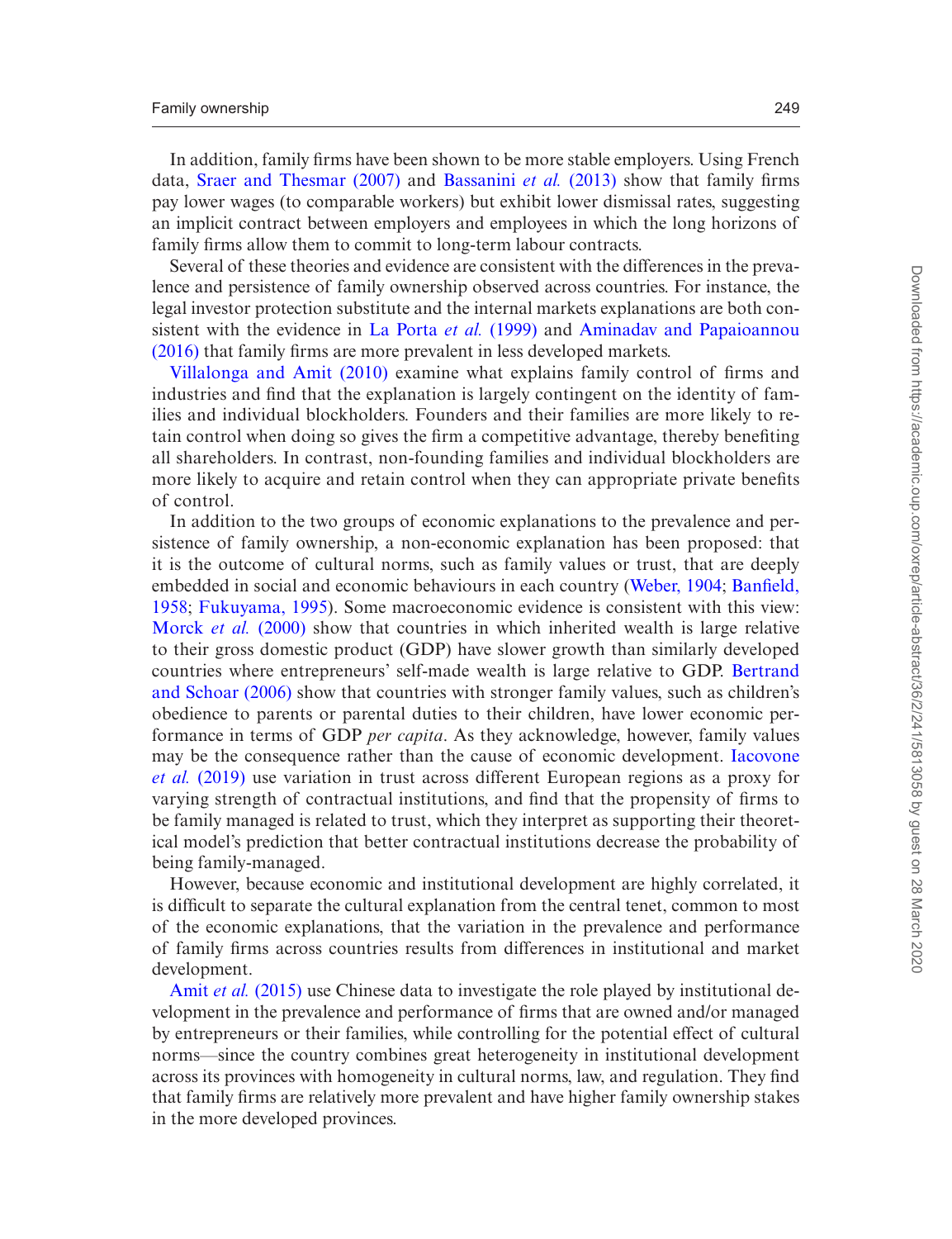

<span id="page-9-0"></span>**Figure 1:** Differences between family and non-family firms

#### **V. The performance of family firms**

Together with the overwhelming evidence about the prevalence of family ownership around the world, the other set of empirical findings that has raised awareness of the importance of family firms and spurred the growth in academic research about them is that about these firms' financial performance relative to non-family firms. [Amit and](#page-13-4) [Villalonga \(2013\)](#page-13-4) review this literature extensively, so we only summarize their key findings here and refer the reader to their paper for further details.

The earlier studies about the question of whether family firms have higher or lower market value and profitability than non-family firms yielded seemingly conflicting answers, even within a single country—the United States ([Holderness](#page-15-11) [and Sheehan, 1988](#page-15-11); [Morck](#page-15-12) *et al.*, 1988; [McConaughy](#page-15-13) *et al.*, 1998; [Anderson and](#page-13-2) [Reeb, 2003](#page-13-2)*a*).

[Villalonga and Amit \(2006\)](#page-16-0) provide evidence on the question that helps reconcile prior discrepancies, by bringing together the evidence and empirical methodologies from several streams of research that have proven relevant to the question about the relative financial performance of family and non-family firms: (i) the impact of ownership structure on corporate performance [\(Morck](#page-15-12) *et al.*, 1988; [McConnell and Servaes, 1990](#page-15-14)), or lack thereof ([Demsetz and Lehn, 1985](#page-14-15); [Demsetz and Villalonga, 2001](#page-14-16)); (ii) the founder-CEO premium ([Palia and Ravid, 2002](#page-15-15); [Adams](#page-12-0) *et al.*, 2009; [Fahlenbrach, 2009](#page-14-17)); (iii) the performance of business groups ([Khanna and Palepu, 2000](#page-15-6); [Bertrand](#page-13-10) *et al.*, 2002); (iv) the negative performance impact of control-enhancing mechanisms such as pyramids and dual-class stock ([La Porta](#page-15-16) *et al.*, 2002; [Claessens](#page-13-3) *et al.*, 2002; [Lins, 2003\)](#page-15-17); (v) the voting premium resulting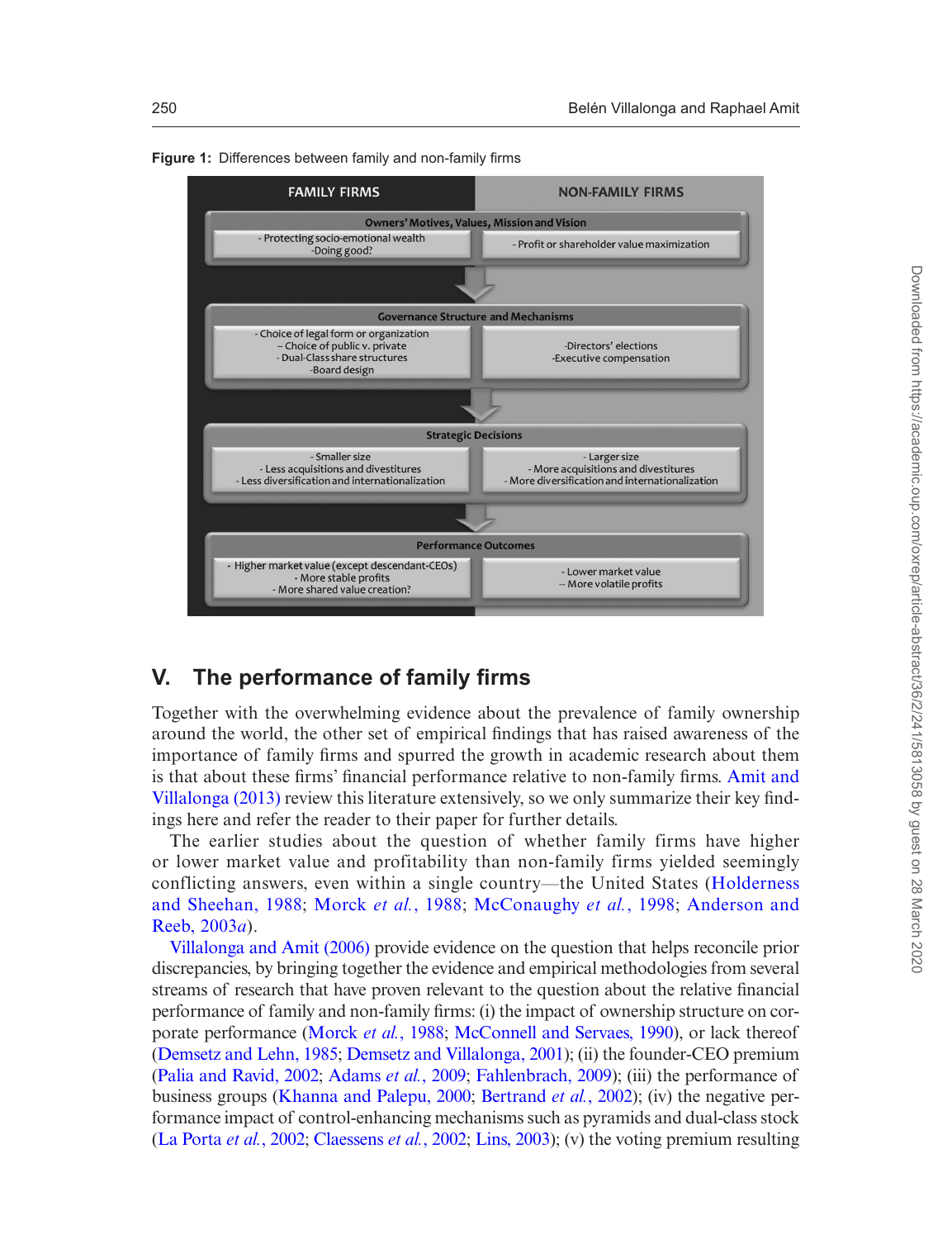from dual-class stock ([Zingales, 1995;](#page-16-12) [Nenova, 2003\)](#page-15-18); and (vi) the impact of family succession on firm value [\(Smith and Amoako-Adu, 1999;](#page-16-13) [Pérez-González, 2006](#page-15-19)).

Based on these different streams of literature, [Villalonga and Amit \(2006\)](#page-16-0) conclude that, in assessing the financial performance of family firms, it is important to distinguish among three elements in the definition of a family firm: ownership, control (in excess of ownership), and management, and use this approach in a panel of Fortune 500 firms. They find that family ownership *per se* on average creates value, while family control in excess of ownership (achieved through mechanisms such as dual-class stock) reduces it, although not enough to offset the positive effect of ownership. On the other hand, they find that the performance effects of family management are large enough to overpower those of the other two elements, but their sign is entirely contingent on the CEO or chairman's generation: relative to non-family businesses, founder-led firms outperform, while descendant-led firms underperform. These findings help reconcile the puzzle that, despite family CEO successors' negative impact on firm performance ([Bennedsen](#page-13-8) *et al.*, 2007), family ownership remains remarkably persistent.

A large number of studies following these have provided further evidence about the performance of family firms around the world, either directly or indirectly. For instance, [Belenzon](#page-13-15) *et al.* (2017) find that having the founding family name in the firm's name—what they refer to as 'firm eponymy'—is linked to superior performance. As [Villalonga and Amit \(2010\)](#page-16-1) note, all such firms are family firms (although not all family firms are eponymous, obviously).

[Amit and Villalonga \(2013\)](#page-13-4) identify four drivers of variation across the results of these studies: family business definition, geographic location, industry affiliation, and intertemporal variation in economic conditions. This variation notwithstanding, the cumulative evidence suggests that three findings are highly robust across different geographies and time periods: the positive impact of family ownership, the negative impact of family control in excess of ownership, and the positive impact of family management by founder-CEOs. Where there is greater variation in results across studies is in the impact of descendant-CEOs—positive in certain countries and samples, negative in others. In general, the differences observed in this regard are consistent with the notion that when there is a deep market for managerial talent, the potential advantages of family management (inside knowledge, commitment, etc.) are more than offset by their potential disadvantages (e.g. nepotism), and vice versa.

A growing number of studies has compared the performance of family and nonfamily firms along non-financial dimensions, such as environmental, social, and/or aggregate ESG (those two plus governance). [Faller and zu Knyphausen-Aufseß \(2018\)](#page-14-18) review 19 empirical studies of this issue and find that 12 report a positive relation between family ownership and ESG performance while four find a negative one, and three find no significant relation at all.

[Villalonga \(2018\)](#page-16-14) reviews these and some more recent studies of the same question and finds results that are even more highly mixed, when not contradictory altogether. For instance, [Dyer and Whetten \(2006\)](#page-14-19) and [Butler and Roundy \(2017\)](#page-13-16) find that family firms display fewer environment-related and employee-related concerns, but higher diversity-related concerns, while [Bingham](#page-13-17) *et al.* (2011) show exactly the opposite findings. Likewise, [Block](#page-13-18) [and Wagner \(2014\)](#page-13-18) find that family ownership is negatively associated with communityrelated corporate social responsibility (CSR) performance and positively associated with aspects related to diversity, employee relations, environment, and product. In contrast,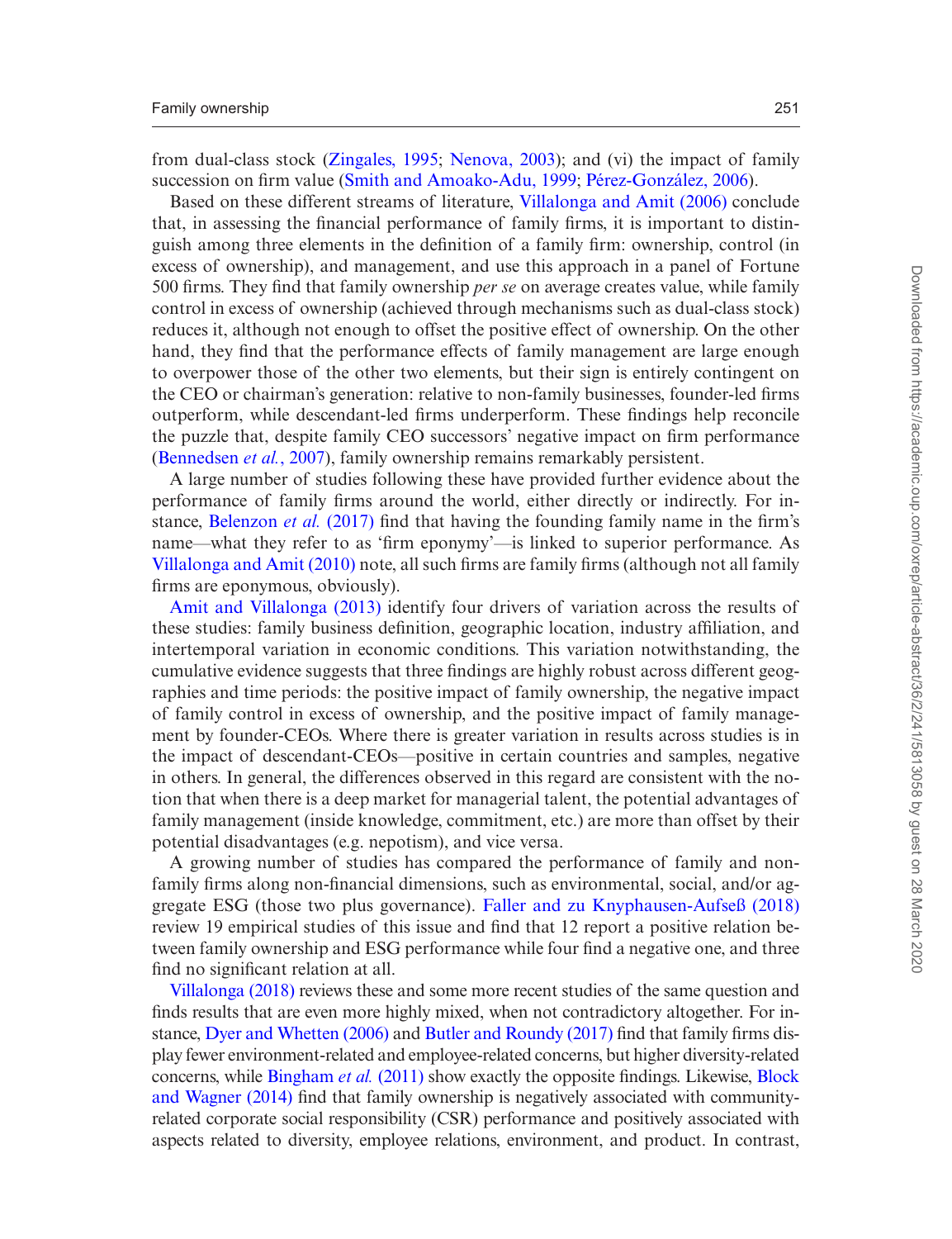Cruz *et al.* [\(2014\)](#page-13-19) find that family firms have a positive effect on social dimensions linked to external stakeholders, yet have a negative impact on internal social dimensions.

## **VI. What explains the differences in performance between family and non-family firms?**

The prevalence, persistence, and performance of family firms are intrinsically linked to one another: family firms are more likely to survive as such and prevail over other types of firms whenever or wherever they can achieve superior performance. Thus, most of the observed results about family firms' performance can be explained by the same theories discussed before. For instance, [Villalonga and Amit \(2006\)](#page-16-0) use the trade-off between the classic owner-manager agency problem (agency problem I) and the potential conflict of interests between family and non-family shareholders (agency problem II) to explain their findings about the differential effects on performance of family ownership, control, and management.

What the theories of family ownership discussed before do not help us understand are the mechanisms through which the differences between family and non-family firms ultimately lead to the observed differences in firm performance. [Figure 1](#page-9-0) summarizes the main dimensions along which family firms have been found to differ from nonfamily firms and the logical chain that connects them.

First, families' preferences often differ from those of other owners. For instance, family firm owners tend to exhibit a strong penchant for control. While this may also be the case for other types of owners as well, founding families are likely to place a uniquely high value on control owing to psychological factors such as pride in having a family member running the business, emotional attachment to the company, or the desire to 'maintain the family heritage'. Moreover, in widely held firms, owners are typically interested in cash flow, not in control, which they are unable to exercise with their small equity stakes. Founding families also tend to have longer horizons than other investors.

Second, as a result of their owners' preferences, family firms face a unique set of governance problems ([Burkart](#page-13-0) *et al.*, 2003), which warrant different solutions to those that have been designed for other types of firms. [Villalonga](#page-16-15) *et al.* (2015) review the evidence about the differences between family and non-family firms in the governance problems they face as well as in the effectiveness of the existing solutions.

Third, the strategic choices made by family firms' decision-makers (owners and managers) based on their preferences and the governance structures and mechanisms they have in place are also likely to differ. Indeed, there is by now a large and growing body of evidence about a wide range of strategic decisions in which family firms have been found to differ systematically from non-family firms. These include, among others, corporate growth and downsizing [\(Stavrou](#page-16-16) *et al.*, 2007; [Block, 2010\)](#page-13-20); diversification ([Anderson and Reeb, 2003](#page-13-21)*b*; [Gómez-Mejía](#page-14-11) *et al.*, 2010); internationalization [\(Kontinen](#page-15-20) [and Ojala, 2010](#page-15-20); [Pukall and Calabrò, 2014;](#page-15-21) [Arrègle](#page-13-22) *et al.*, 2017; [Villalonga](#page-16-14) *et al.*, [2018\)](#page-16-14); acquisitions [\(Miller](#page-15-22) *et al.*, 2010; [Caprio](#page-13-23) *et al.*, 2011; [Shim and Okamuro, 2011](#page-16-17); [Feldman](#page-14-20) *et al.*, 2019; [Gómez-Mejía](#page-14-21) *et al.*, 2018); divestitures ([Sharma and Manikutty,](#page-16-18) [2005;](#page-16-18) [Praet, 2013;](#page-15-23) [Zellweger and Brauer, 2013](#page-16-19); [Feldman](#page-14-22) *et al.*, 2016); capital structure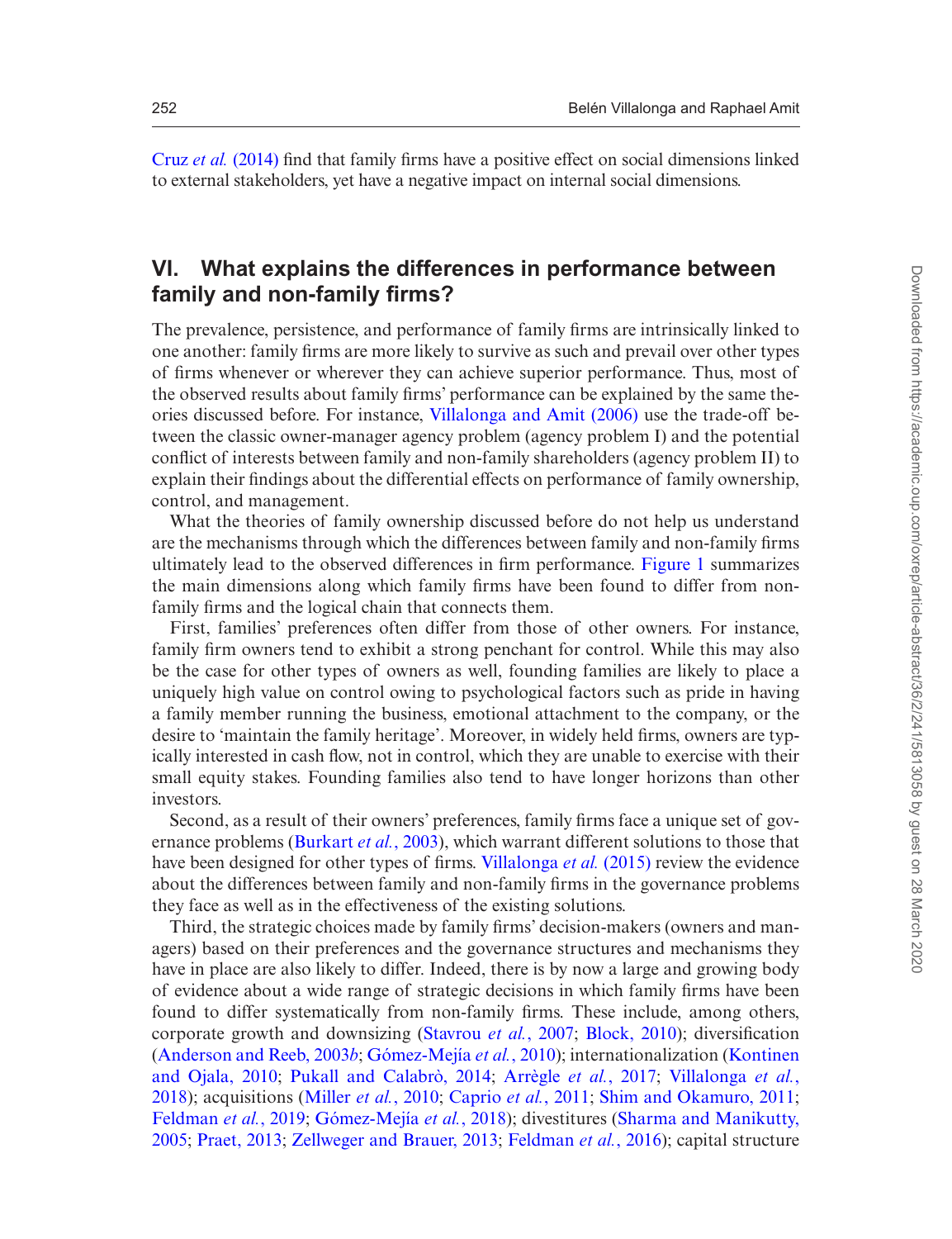([Romano](#page-16-20) *et al.*, 2001); executive compensation ([Gómez-Mejía](#page-14-23) *et al.*, 2003; Cai *[et al.](#page-13-24)*, [2013\)](#page-13-24); and management succession ([Bertrand and Schoar, 2006;](#page-13-9) [Mullins and Schoar](#page-15-24) [2016;](#page-15-24) [Lemos and Scur, 2019\)](#page-15-7).

Fourth, as a result of these differences in strategic decisions between family and nonfamily firms, the performance of the two groups of firms also differs, in the ways described above.

#### **VII. Conclusion**

We have summarized the evidence about the prevalence and persistence over long periods of time of family ownership of corporations in different countries. We highlighted the distinct objectives, strategic choices, behaviours, and performance of family-owned and controlled firms that have been documented by the scholarly literature.

Although research on the macroeconomic implications of family ownership is still in its infancy, the findings of the literature we have reviewed have multiple economic policy implications for both developing and developed countries. For example, in the United States, corporate tax policies are anchored on firm size and industry and do not consider the ownership structure of the firm. As the objectives and strategies of family-owned firms differ from those of non-family firms, incorporating the ownership structure of companies into tax policy may contribute to more efficient allocation of resources in the economy. In one of the few scholarly studies of family ownership and taxation, [Tsoutsoura \(2015\)](#page-16-21) provides causal evidence that succession taxes in Greece lead to a more than 40 per cent decline in investment around family successions, slow sales growth, and a depletion of cash reserves, and that they strongly affect the decision to sell or retain the firm within the family. More generally, inheritance law (not just taxation) also has an impact on corporate investment: Using data from 38 countries in 1990–2006, Ellul *et al.* [\(2010\)](#page-14-24) show that stricter inheritance law is associated with lower investment in family firms around succession events.

Family firms are also substantial employers in their respective economies, and provide more stable employment than other firms, which suggests that labour law and regulation should also take into account firms' ownership structure. In fact, there is evidence that family firms have an important insurance function not just to employees but also to investors, a feature that is not always reflected in corporate law and securities regulation.

Overall, the academic findings about family ownership point to the importance of taking the ownership structure of corporations into account when formulating a country's economic policies, since the growth and prosperity of family firms may have a huge impact on GDP growth and employment.

#### **References**

<span id="page-12-0"></span>Adams, R., Almeida, H., and Ferreira, D. (2009), 'Understanding the Relationship Between Founder-CEOs and Firm Performance', *Journal of Empirical Finance*, **16**(1), 136–50.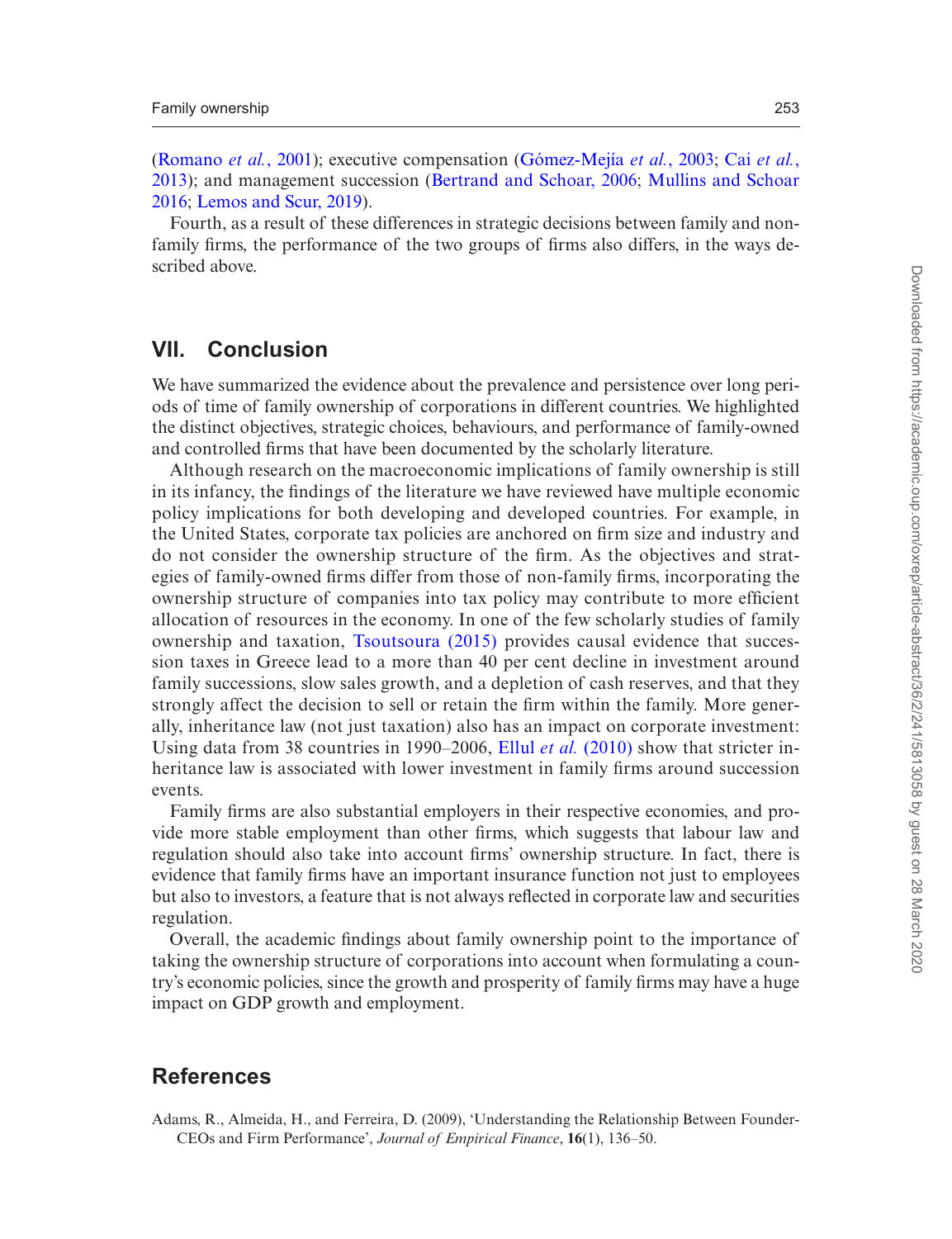- <span id="page-13-6"></span>Aminadav, G., and Papaioannou, E. (2016), 'Corporate Control Around the World', NBER Working Paper.
- <span id="page-13-4"></span>Amit, R., and Villalonga, B. (2013), 'Financial Performance of Family Firms', in L. Melin, M. Nordqvist, and P. Sharma(eds), *Handbook of Family Business*, SAGE, 157–78
- <span id="page-13-14"></span>— Ding, Y., Villalonga, B., and Zhang, H. (2015), 'The Role of Institutional Development in the Prevalence and Performance of Entrepreneur- and Family-controlled Firms', *Journal of Corporate Finance*, **31**, 284–305.
- <span id="page-13-2"></span>Anderson, R. C., and Reeb, D. M. (2003*a*), 'Founding-family Ownership and Firm Performance: Evidence from the S&P 500', *The Journal of Finance*, **58**(3), 1301–28.
- <span id="page-13-21"></span>— — (2003*b*), 'Founding-family Ownership, Corporate Diversification, and Firm Leverage', *Journal of Law and Economics*, **46**, 653–84.
- <span id="page-13-22"></span>Arrègle, J.-L., Durán, P., Hitt, M., and Van Essen, M. (2017), 'Why is Family Firms' Internationalization Unique? A Meta-analysis', *Entrepreneurship: Theory & Practice*, **41**(5), 801–31.
- <span id="page-13-7"></span>Astrachan, J. H., and Shanker, M. C. (2003), 'Family Businesses' Contribution to the US Economy: A Closer Look', *Family Business Review*, **16**(3), 211–19.
- <span id="page-13-13"></span>Banfield, E. (1958), *The Moral Basis of a Backward Society*, New York, Free Press.
- <span id="page-13-12"></span>Bassanini, A., Breda, T., and Caroli, E. (2013), 'Working in Family Firms: Less Paid but More Secure? Evidence from French Matched Employer–Employee Data', *Industrial and Labor Relations Review*, **66**(2), 433–66.
- <span id="page-13-15"></span>Belenzon, S., Chatterji, A. K., and Daley, B. (2017), 'Eponymous Entrepreneurs', *American Economic Review*, **107**(6), 1638–55.
- <span id="page-13-8"></span>Bennedsen, M., Nielsen, K. M., Perez-Gonzalez, F., and Wolfenzon, D. (2007), 'Inside the Family Firm: The Role of Families in Succession Decisions and Performance', *Quarterly Journal of Economics*, **122**(2), 647–91.
- <span id="page-13-9"></span>Bertrand, M., and Schoar, A. (2006), 'The Role of Family in Family Firms', *Journal of Economic Perspectives*, **20**(2), 73–96.
- <span id="page-13-10"></span>Mehta, P., and Mullainathan, S. (2002), 'Ferreting Out Tunnelling: An Application to Indian Business Groups', *Quarterly Journal of Economics*, **117**, 1047–73.
- <span id="page-13-11"></span>— Johnson, S., Samphantharak, K., and Schoar, A. (2008), 'Mixing Family with Business: A Study of Thai Business Groups and the Families Behind Them', *Journal of Financial Economics*, **88**(3), 466–98.
- <span id="page-13-17"></span>Bingham, J. B., Dyer, W. G., Smith, I., and Adams, G. L. (2011), 'A Stakeholder Identity Orientation Approach to Corporate Social Performance in Family Firms', *Journal of Business Ethics*, **99**(4), 565–85.
- <span id="page-13-20"></span>Block, J. (2010), 'Family Management, Family Ownership, and Downsizing: Evidence from S&P 500 Firms', *Family Business Review*, **23**(2), 109–30.
- <span id="page-13-18"></span>— Wagner, M. (2014), 'The Effect of Family Ownership on Different Dimensions of Corporate Social Responsibility: Evidence from Large US Firms', *Business Strategy and the Environment*, **23**, 475–92. Burch, P. (1972), *The Managerial Revolution Reassessed*, Lexington, MA, D.C. Heath.
- <span id="page-13-5"></span><span id="page-13-0"></span>Burkart, M., Panunzi, F., and Shleifer, A. (2003), 'Family Firms', *The Journal of Finance*, **58**(5),

2167–202.

- <span id="page-13-16"></span>Butler, F. C., and Roundy, P. (2017), 'Family Firms and Corporate Social Responsibility: Exploring "Concerns"', *Journal of Strategy and Management*, **10**, 469–87.
- <span id="page-13-24"></span>Cai, H., Li, H., Park, A., and Zhou, L. (2013), 'Family Ties and Organizational Design: Evidence from Chinese Private Firms', *Review of Economics and Statistics*, **95**(3), 850–67.
- <span id="page-13-23"></span>Caprio, L., Croci, E., and Del Giudice, A. (2011), 'Ownership Structure, Family Control, and Acquisition Decisions', *Journal of Corporate Finance*, **17**(5), 1636–57.
- <span id="page-13-1"></span>Claessens, S., Djankov, S., and Lang, L. H. P. (2000), 'The Separation of Ownership and Control in East Asian Corporations', *Journal of Financial Economics*, **58**(1,2), 81–112.
- <span id="page-13-3"></span>— — Fan, J., and Lang, L. H. P. (2002), 'Disentangling the Incentive and Entrenchment Effects of Large Shareholdings', *Journal of Finance*, **57**, 2741–72.
- <span id="page-13-19"></span>Cruz, C., Larraza‐Kintana, M., Garcés‐Galdeano, L., and Berrone, P. (2014), 'Are Family Firms Really More Socially Responsible?', *Entrepreneurship Theory and Practice*, **38**, 1295–316.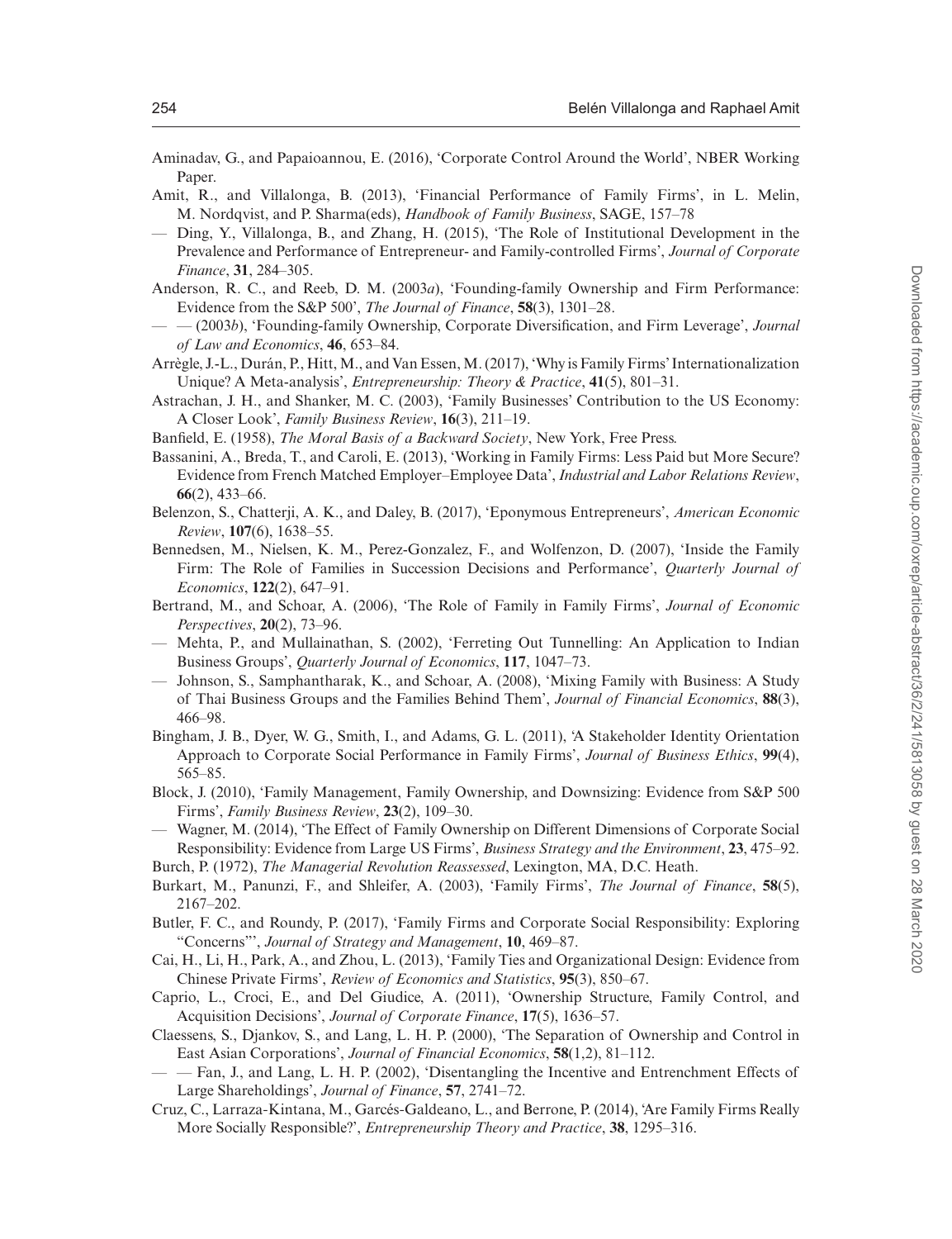- <span id="page-14-5"></span>DeAngelo, H., and DeAngelo, L. (1985), 'Managerial Ownership of Voting Rights. A Study of Public Corporations with Dual Classes of Common Stock', *Journal of Financial Economics*, **14**, 33–69.
- <span id="page-14-15"></span>Demsetz, H., and Lehn, K. (1985), 'The Structure of Corporate Ownership: Causes and Consequences', *The Journal of Political Economy*, **93**(6), 1155–77.
- <span id="page-14-16"></span>— Villalonga, B. (2001), 'Ownership Structure and Corporate Performance', *Journal of Corporate Finance*, **7**(3), 209–33.
- <span id="page-14-2"></span>Doidge, C., Karolyi, G. A., and Stulz, R. M. (2017), 'The US Listing Up', *Journal of Financial Economics*, **123**(3), 464–87.
- <span id="page-14-19"></span>Dyer, W. G., and Whetten, D. A. (2006), 'Family Firms and Social Responsibility: Preliminary Evidence from the S&P 500', *Entrepreneurship Theory and Practice*, **30**, 785–802.
- <span id="page-14-24"></span>Ellul, A., Pagano, M., and Panunzi, F. (2010), 'Inheritance Law and Investment in Family Firms', *American Economic Review*, **100**(5), 2414–50.
- <span id="page-14-3"></span>Engel, E., Hayes, R. M., and Wang, X. (2007), 'The Sarbanes–Oxley Act and Firms' Going-private Decisions', *Journal of Accounting and Economics*, **44**, 116–45.
- <span id="page-14-0"></span>Faccio, M., and Lang, L. H. P. (2002), 'The Ultimate Ownership of Western European Corporations', *Journal of Financial Economics*, **65**(3), 365.
- <span id="page-14-17"></span>Fahlenbrach, R. (2009), 'Founder-CEOs, Investment Decisions, and Stock Market Performance', *Journal of Financial & Quantitative Analysis*, **44**(2), 439–66.
- <span id="page-14-18"></span>Faller, C. M., and zu Knyphausen-Aufseß, D. (2018), 'Does Equity Ownership Matter for Corporate Social Responsibility? A Literature Review of Theories and Recent Empirical Findings', *Journal of Business Ethics*, **150**, 15–40.
- <span id="page-14-22"></span>Feldman, E., Amit, R., and Villalonga, B. (2016), 'Corporate Divestitures and Family Control', *Strategic Management Journal*, **37**, 429–46.
- <span id="page-14-20"></span>— — — (2019), 'Family Firms and the Stock Market Performance of Acquisitions and Divestitures', *Strategic Management Journal*, **40**, 757–80.
- <span id="page-14-9"></span>Foley, C. F., and Greenwood, R. (2010), 'The Evolution of Corporate Ownership after IPO: The Impact of Investor Protection', *The Review of Financial Studies*, **23**(3), 1231–70.
- <span id="page-14-1"></span>Franks, J., and Mayer, C. (2017), 'Evolution of Ownership and Control around the World: The Changing Face of Capitalism', ECGI Working Paper No. 503.
- <span id="page-14-7"></span>— — Miyajima, H. (2014), 'The Ownership of Japanese Corporations in the 20th Century', *Review of Financial Studies*, **27**, 2580–625.
- <span id="page-14-8"></span>— — Rossi, S. (2005), 'Spending Less Time with the Family: The Decline of Family Ownership in the UK', in R. Morck (ed.), *The History of Corporate Ownership: The Rise and Fall of Great Business Families*, Chicago, IL, National Bureau of Economic Research.
- <span id="page-14-6"></span>— — Wagner, H. F. (2006), 'The Origins of the German Corporation—Finance, Ownership and Control', *Review of Finance*, **10**, 537–85.
- <span id="page-14-4"></span>— — Volpin, P., and Wagner, H. F. (2012), 'The Life Cycle of Family Ownership: International Evidence', *The Review of Financial Studies*, **25**(6), 1675–712.
- <span id="page-14-13"></span>Friedman, E., Johnson, S., and Mitton, T. (2003), 'Propping and Tunneling', *Journal of Comparative Economics*, **31**, 732–50.
- <span id="page-14-14"></span>Fukuyama, F. (1995), *Trust: The Social Virtues and the Creation of Prosperity*, New York, Free Press.
- <span id="page-14-23"></span>Gómez-Mejía, L. R., Larraza-Kintana, M., and Makri, M. (2003), 'The Determinants of Executive Compensation in Family-controlled Public Corporations', *Academy of Management Journal*, **46**(2), 226–37.
- <span id="page-14-11"></span>— Makri, M., and Larraza-Kintana, M. (2010), 'Diversification Decisions in Family-controlled Firms', *Journal of Management Studies*, **47**(2), 223–52.
- <span id="page-14-21"></span>— Patel, P. C., and Zellweger, T. M. (2018), 'In the Horns of the Dilemma: Socioemotional Wealth, Financial Wealth, and Acquisitions in Family Firms', *Journal of Management*, **20**(4), 1–29.
- <span id="page-14-12"></span>— Cruz, C., Berrone, P., and De Castro, J. (2011), 'The Bind That Ties; Sociemotional Wealth Preservation in Family Firms', *The Academy of Management Annals*, **5**(1), 653–707.
- <span id="page-14-10"></span>— Haynes, K. T., Núñez-Nickel, M., Jacobson, K. J. L., and Moyano-Fuentes, J. (2007), 'Socioemotional Wealth and Business Risks in Family-controlled Firms: Evidence from Spanish Olive Oil Mills', *Administrative Science Quarterly*, **52**(1), 106–37.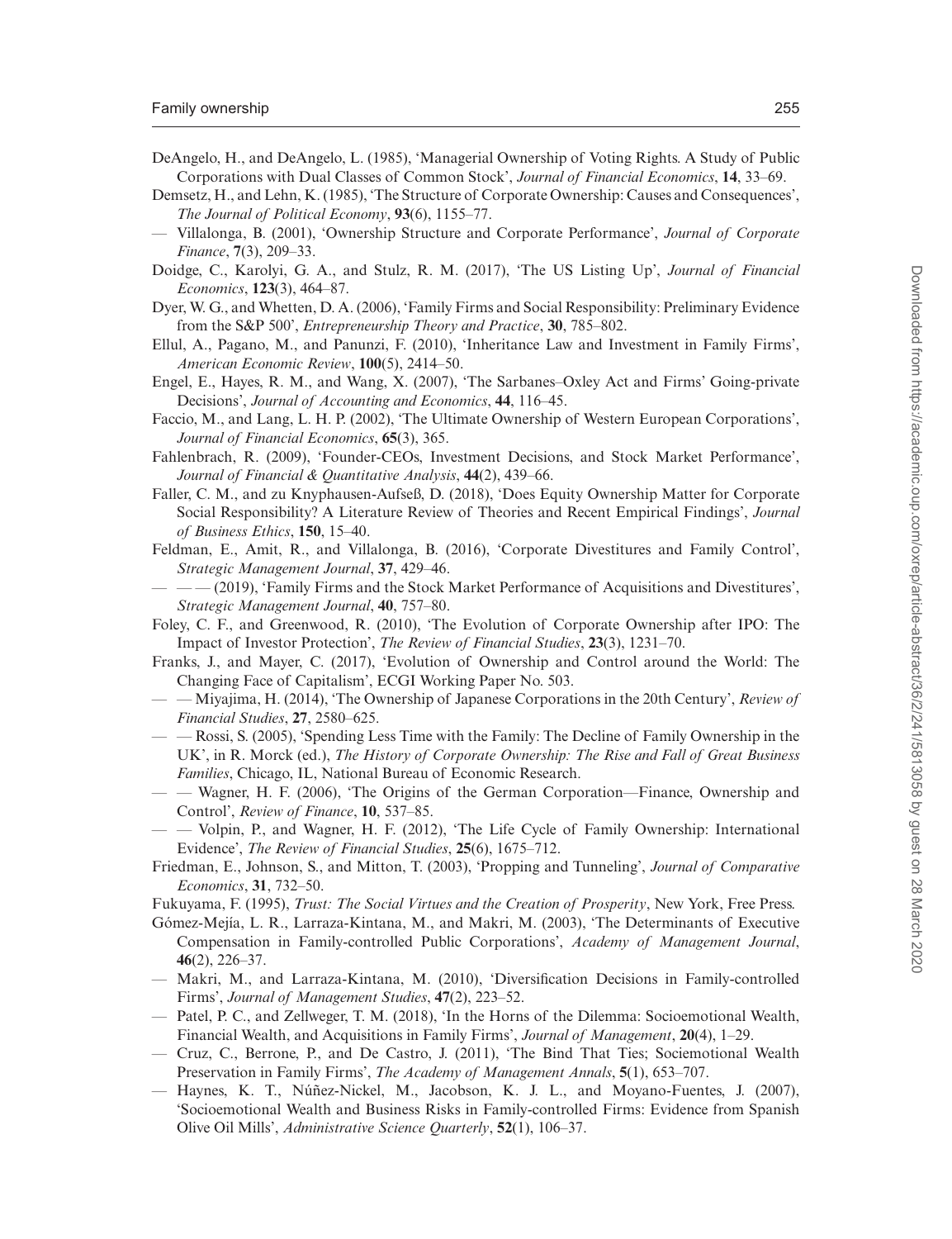- <span id="page-15-1"></span>Grullón, G., Larkin, Y., and Michaely, R. (2019), 'Are US Industries Becoming More Concentrated?', *Review of Finance*, **23**(4), 697–743.
- <span id="page-15-11"></span>Holderness, C. G., and Sheehan, D. P. (1988), 'The Role of Majority Shareholders in Publicly-held Corporations: An Exploratory Analysis', *Journal of Financial Economics*, **20**(1,2), 317–46.
- <span id="page-15-10"></span>Iacovone, L., Maloney, W. F., and Tsivanidis, N. (2019), 'Family Firms and Contractual Institutions', World Bank Policy Research Working Paper No. WPS 8803.
- <span id="page-15-4"></span>Jetha, H. (1993), 'The Industrial Fortune 500 Study', unpublished Working Paper, Loyola University, Chicago.
- <span id="page-15-8"></span>Johnson, S., La Porta, R., López De Silanes, F., and Shleifer, A. (2000), 'Tunneling', *American Economic Review (Papers and Proceedings)*, **90**, 22–7.
- <span id="page-15-2"></span>Kaplan, S. N., and Strömberg, P. (2009), 'Leveraged Buyouts and Private Equity', *Journal of Economic Perspectives*, **23**, 121–46.
- <span id="page-15-6"></span>Khanna, T., and Palepu, K. (2000), 'The Future of Business Groups in Emerging Markets: Long-run Evidence from Chile', *Academy of Management Journal*, **43**(3), 268–85.
- <span id="page-15-20"></span>Kontinen, T., and Ojala, A. (2010), 'The Internationalization of Family Businesses: A Review of Extant Research', *Journal of Family Business Strategy*, **1**(2), 97–107.
- <span id="page-15-0"></span>La Porta, R., Lopez-de-Silanes, F. and Shleifer, A. (1999), 'Corporate Ownership around the World' *Journal of Finance*, **54**(2), 471–517.
- <span id="page-15-16"></span>— — — Vishny, R. (2002), 'Investor Protection and Corporate Valuation', *The Journal of Finance*, **57**(3), 1147–70.
- <span id="page-15-7"></span>Lemos, R., and Scur, D. (2019), 'The Ties That Bind: Implicit Contracts and the Adoption of Management Technology in the Firm', CEPR Discussion Paper No. 13794.
- <span id="page-15-17"></span>Lins, K. V. (2003), 'Equity Ownership and Firm Value in Emerging Markets', *Journal of Financial & Quantitative Analysis*, **38**, 159–84.
- <span id="page-15-3"></span>McConaughy, D. (1994), 'Founding-family-controlled Corporations: An Agency-theoretic Analysis of Corporate Ownership and its Impact upon Performance, Operating Efficiency and Capital Structure', PhD Dissertation, University of Cincinnati.
- <span id="page-15-13"></span>— Walker, M. C., Henderson, Jr., G. V., and Mishra, C. S. (1998), 'Founding Family Controlled Firms: Efficiency and Value', *Review of Financial Economics*, **7**(1), 1–19.
- <span id="page-15-14"></span>McConnell, J. J., and Servaes, H. (1990), 'Additional Evidence on Equity Ownership and Corporate Value', *Journal of Financial Economics*, **27**(2), 595–612.
- <span id="page-15-22"></span>Miller, D., Le Breton-Miller, I., and Lester, R. H. (2010), 'Family Ownership and Acquisition Behavior in Publicly-traded Companies', *Strategic Management Journal*, **31**(2), 201–23.
- <span id="page-15-12"></span>Morck, R., Shleifer, A. and Vishny, R. (1988), 'Management Ownership and Market Valuation: An Empirical Analysis', *Journal of Financial Economics*, **20**(1–2), 293–315.
- <span id="page-15-9"></span>Morck, R., Stangeland, D., and Yeung, B. (2000), 'Inherited Wealth, Corporate Control, and Economic Growth?', in R. Morck (ed.), *Concentrated Corporate Ownership*, NBER Conference Volume, Chicago, IL, University of Chicago Press.
- <span id="page-15-24"></span>Mullins, W., and Schoar, A. (2016), 'How Do CEOs See Their Roles? Management Philosophies and Style in Family and Non-family Firms', *Journal of Financial Economics*, **119**(1), 24–43.
- <span id="page-15-5"></span>Nenova, T. (2001), 'How to Dominate a Firm with Valuable Control: Regulation, Security-voting Structure, and Ownership Patterns of Dual-class Firms', Working Paper, available at [https://pa](https://papers.ssrn.com/sol3/papers.cfm?abstract_id=1017603)[pers.ssrn.com/sol3/papers.cfm?abstract\\_id=1017603](https://papers.ssrn.com/sol3/papers.cfm?abstract_id=1017603).
- <span id="page-15-18"></span>— (2003), 'The Value of Corporate Voting Rights and Control: A Cross-country Analysis', *Journal of Financial Economics*, **68**, 325–51.
- <span id="page-15-15"></span>Palia, D., and Ravid, S. A. (2002), 'The Role of Founders in Large Companies: Entrenchment or Valuable Human Capital?', unpublished Working Paper, Rutgers University.
- <span id="page-15-19"></span>Pérez-González, F. (2006), 'Inherited Control and Firm Performance', *American Economic Review*, **96**(5), 1559–88.
- <span id="page-15-23"></span>Praet, A. (2013), 'Family Firms and the Divestment Decision: An Agency Perspective', *Journal of Family Business Strategy*, **4**(1), 34–41.
- <span id="page-15-21"></span>Pukall, T. J., and Calabrò, A. (2014), 'The Internationalization of Family Firms: A Critical Review and Integrative Model', *Family Business Review*, **27**(2), 103–25.